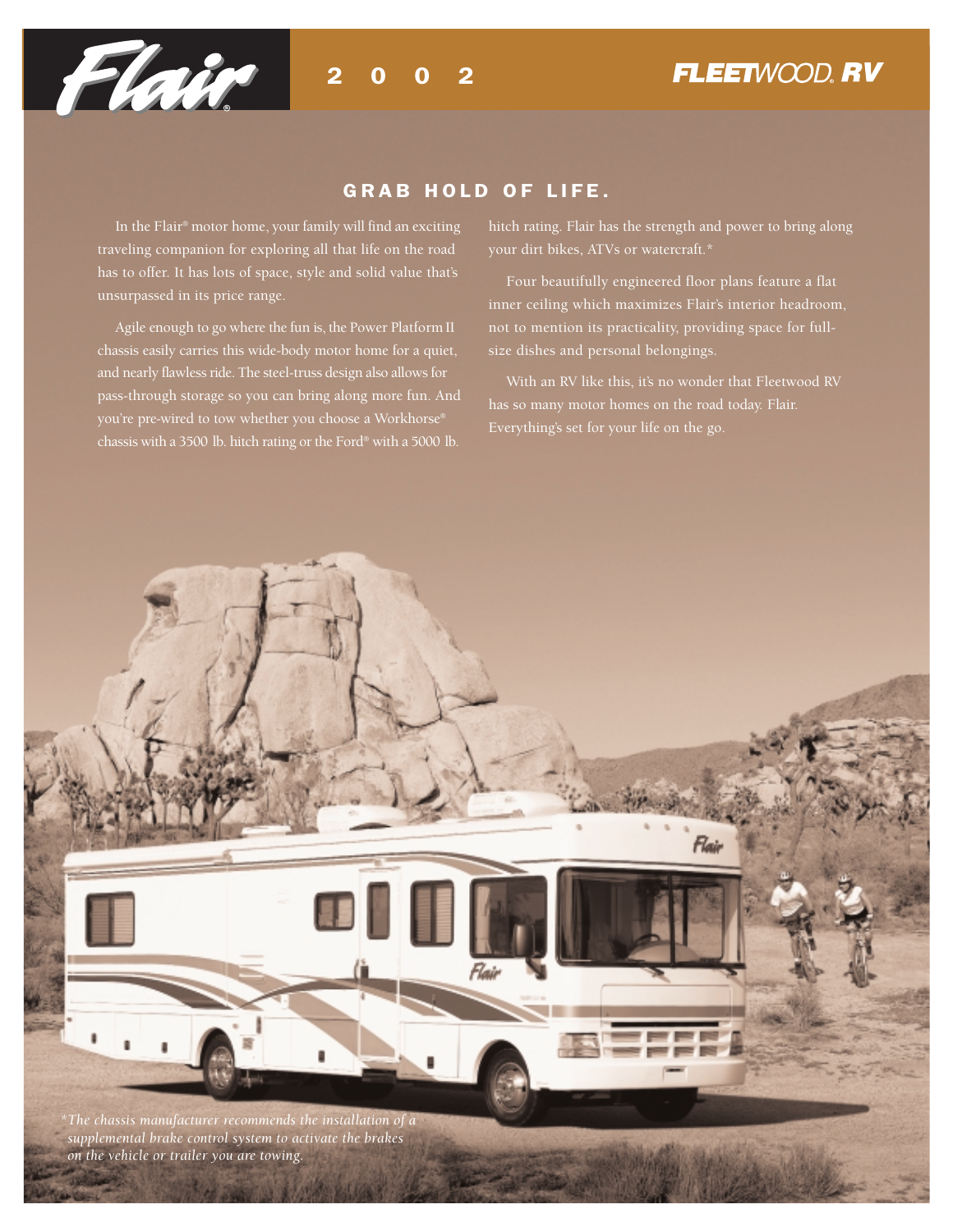

Our engineering may set us apart from the rest, but the things you'll notice most when you and your family take a trip, are the top-of-the-line features. Here are but a few of the items that make life on the road with Flair memorable.



*Convenient passenger-side storage rack holds magazines or books.* 



*Flair's solid wood, spacious passenger overhead storage shelves measure 36" wide and 8" deep.*



*An optional electronic climate control system, with dual A/C controls, enables a separate climate in the front and rear of the coach.*



*Every Flair comes prewired for an optional Winegard ® satellite dish.*



**convenient when towing a vehicle.**

**of your coach, away from openings and patio area.**

**a luggage door system that's durable and easy-to-operate.**

**prevention of leaks and moisture buildup.**

**engine access door makes it easy to fluid levels and electrical panel.**



*Flair's standard 4.0kW ultra-quiet Onan ® generator provides 110V service and comes with a 3-year warranty. (Optional 5.5 kW generator shown.)*



*Uniquely suited to your needs on the road, integrated bedroom cabinetry features large dresser, optional TV, hamper and vanity.*



*Our EZ Store ™ Storage System was developed using a rack and pinion system to give you the utmost ease in accessing your stored gear below.*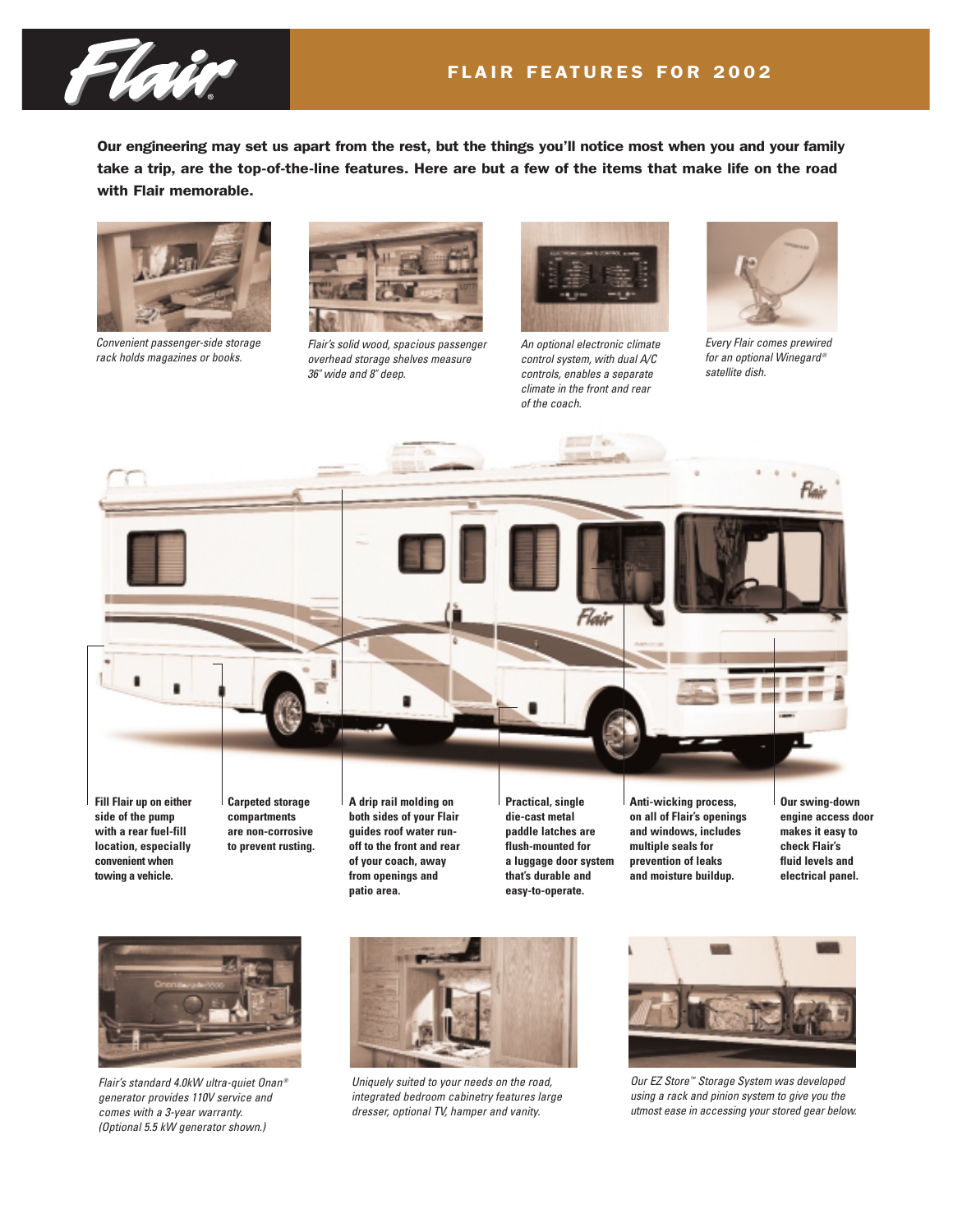## **FLEETWOOD, RV**

**For every road you travel, Fleetwood has the RV to fit your high standards and lifestyle. We build the recreational vehicles America wants, accounting for nearly one out of every three RVs on the road today. How do we do it? We call it the Fleetwood Equation.**

# + Service + Quality = Va *Size + Service + Quality = Value!*

#### Size *The world's #1 RV manufacturer*

**For over a half-century Fleetwood has grown to become the largest manufacturer of recreational vehicles in the world.** And stands today as the only RV manufacturer in the *Fortune 500*. You won't find our nearest competitor in even the top 1,000. Fleetwood remains, year after year, the largest, most influential, innovative and recognized leader in the RV industry.

## Service *Listening to our customers*

**With over 1,100 service dealers in the US and Canada, Fleetwood has the largest network in the RV industry.** No other RV company comes close in equaling this vital customer support system. Fleetwood RV service dealers have instant, real-time electronic access to your service records as well as parts inventory and warranty repair authorization

inquiries. We also provide a 24-hour customer call center for service and product information so no matter where you travel in North America, professional support and fast answers are always nearby. Call toll free 24 hours a day: **1-800-322-8216**.



#### $\mathcal{L} \cup \mathcal{L} \cup \mathcal{L} \cup \mathcal{L} \cup \mathcal{L} \cup \mathcal{L} \cup \mathcal{L} \cup \mathcal{L} \cup \mathcal{L} \cup \mathcal{L} \cup \mathcal{L} \cup \mathcal{L} \cup \mathcal{L} \cup \mathcal{L} \cup \mathcal{L} \cup \mathcal{L} \cup \mathcal{L} \cup \mathcal{L} \cup \mathcal{L} \cup \mathcal{L} \cup \mathcal{L} \cup \mathcal{L} \cup \mathcal{L} \cup \mathcal{L} \cup \mathcal{L} \cup \mathcal{L} \cup \mathcal{L} \cup \mathcal{$

**At Fleetwood, quality begins at the design stage so every coach is built right, right from the start.** Subsequent



built, then punished on a test track and subjected to accelerated life cycle tests where a few weeks can equal years of normal use.

At the same time, components and systems are test-cycled thousands of times assuring years of problem-free use.

Once approved for production, each unit is built by skilled technicians using quality materials and components, many of which are sourced



through, or manufactured by, our subsidiary companies such as Gold Shield Fiberglass and Continental Lumber Products.



Fleetwood engineers specify the very best products and appliances from companies such as Coleman®, Dometic®, Flexsteel®, Ford®, Freightliner®, Magic Chef®

Panasonic<sup>®</sup>, and Workhorse® Companies that are experts in their respective fields and play a significant role as partners, not just suppliers.

All this assures that every Fleetwood RV has the fit, finish and details required by our high standards—as well as yours.

#### Value *Priced right with style*

**At Fleetwood RV, we look at value as the sum of everything we offer.** 

- **Value** is our design, engineering expertise, and innovative manufacturing methods.
- **Value** is structures and components that are the best in the industry, that meet or exceed government and industry safety standards.
- **Value** is Ownercare—a one-year/three-year warranty with coverage from a company that will be around in the future to service your needs. Ownercare is one of the RV industry's most comprehensive programs and includes systems and applications,

construction, no deductible and no service charge. And it is fully transferable for the first 12 months. See your nearest Fleetwood dealer for a full explanation of benefits and restrictions.



**– Value** is customer satisfaction. When asked, more experienced RV owners would recommend Fleetwood to a friend than any other brand. Fleetwood RVs consistently hold their value better than most RVs at trade-in time.

#### **Value is peace of mind.**

**SSQV**—Size, Service, Quality, and Value. Together they equate to the very best RV you can buy, and the reason you should purchase a Fleetwood over any other brand.

etwood over any other brand.<br> **S.S. A.S.** when you purchase your next RV...<br> **S.S. A.S. Example 2018 Require these features when you purchase your next RV... Fleetwood does!**

*See you on the road!*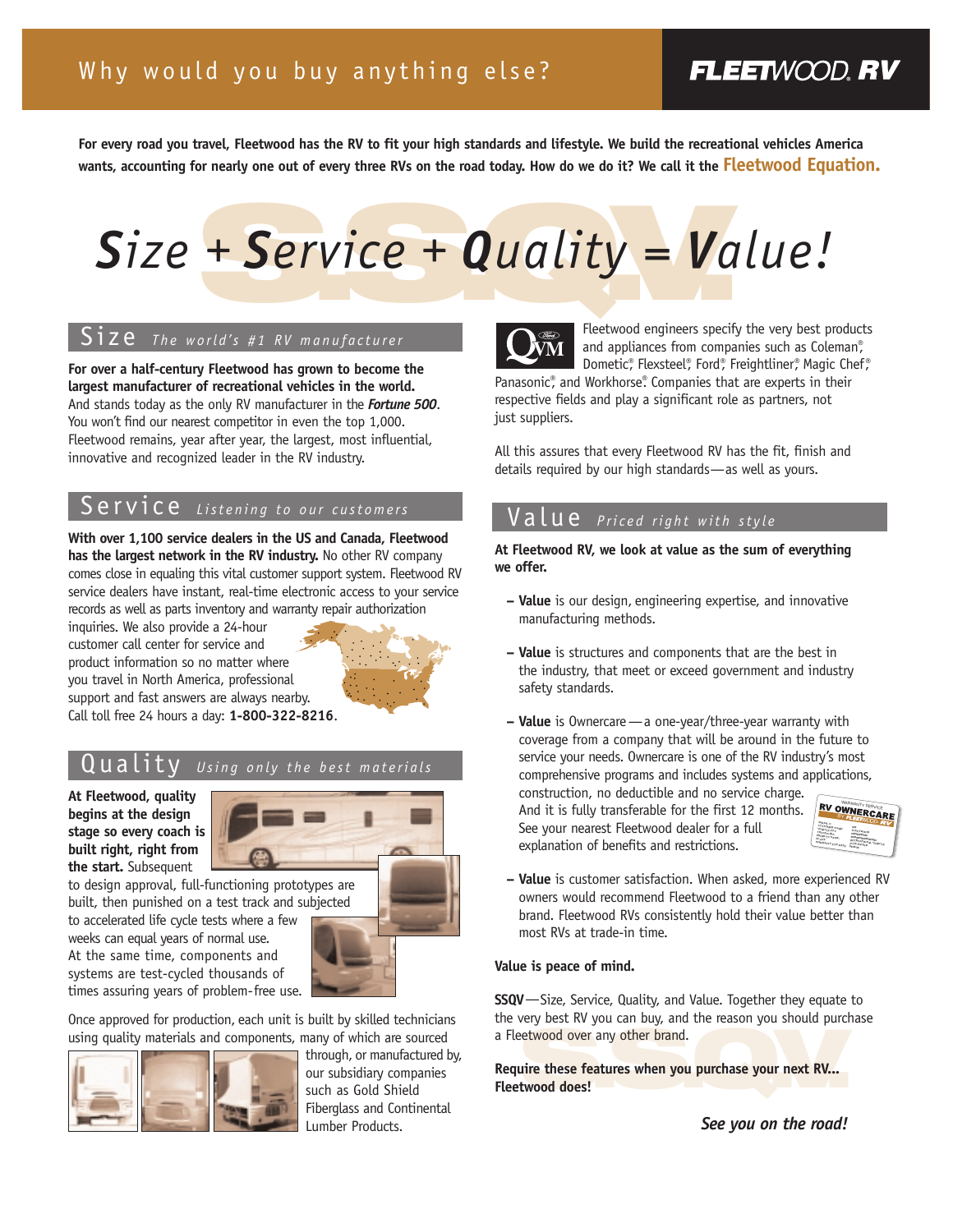

#### 2002 SPECIFICATIONS

| <b>FORD® CHASSIS</b>                 | <b>25Y</b> | <b>30H</b> | 31A     | 33R     |
|--------------------------------------|------------|------------|---------|---------|
| Engine LD                            | N/A        | 6.8L       | 6.8L    | 6.8L    |
| Wheelbase                            | N/A        | $190"$     | 208"    | 208"    |
| GVWR lbs (1)                         | N/A        | 18,000     | 20,500  | 20,500  |
| Front GAWR (lbs) (2)                 | N/A        | 7,000      | 7,000   | 7,000   |
| Rear GAWR (lbs) (2)                  | N/A        | 11,000     | 13,500  | 13,500  |
| Base Weight (lbs) (3)                | N/A        | 14,300     | 15,370  | 15,180  |
| GCWR (lbs) (4)                       | N/A        | 23,000     | 25,500  | 25,500  |
| Hitch Rating (lbs)*                  | N/A        | 5,000      | 5,000   | 5,000   |
| Tongue Weight (lbs)*                 | N/A        | 500        | 500     | 500     |
| <b>Fuel Capacity (gal)</b>           | N/A        | 75         | 75      | 75      |
| <b>WORKHORSE<sup>®</sup> CHASSIS</b> | <b>25Y</b> | <b>30H</b> | 31A     | 33R     |
| Engine LD                            | 8.1L       | 8.1L       | N/A     | N/A     |
| Wheelbase                            | 158 1/2"   | 190"       | N/A     | N/A     |
| GVWR (lbs) (1)                       | 15,000     | 17,000     | N/A     | N/A     |
| Front GAWR (lbs) (2)                 | 6,000      | 6,000      | N/A     | N/A     |
| Rear GAWR (Ibs) (2)                  | 11,000     | 11,000     | N/A     | N/A     |
| Base Weight (lbs) (3)                | 11,460     | 13,090     | N/A     | N/A     |
| GCWR (lbs) (4)                       | 18,500     | 20,500     | N/A     | N/A     |
| Hitch Rating (lbs)*                  | 3,500      | 3,500      | N/A     | N/A     |
| Tongue Weight (lbs)*                 | 350        | 350        | N/A     | N/A     |
| Fuel Capacity (gal)                  | 60         | 75         | N/A     | N/A     |
| <b>DIMENSIONS</b>                    | <b>25Y</b> | <b>30H</b> | 31A     | 33R     |
| Length (5)                           | 26'0''     | 31'6''     | 32'0''  | 34'0''  |
| Height (with A/C)                    | 11' 10''   | 11'10''    | 11'10'' | 11' 10" |
| Width (maximum) (6)                  | 102"       | 102"       | 102"    | 102"    |
| Interior Height (maximum)            | 79"        | 79"        | 79"     | 79"     |
| Interior Width (maximum)             | $96"$      | $96"$      | $96"$   | $96"$   |
| <b>LIQUID CAPACITIES (GALLONS)</b>   | <b>25Y</b> | <b>30H</b> | 31A     | 33R     |
| Fresh Water Holding Tank (gal)       | 100        | 70         | $70\,$  | $80\,$  |
| Grey Water Holding Tank (gal)        | $50\,$     | $50\,$     | $50\,$  | $50\,$  |
| Black Water Holding Tank (gal)       | 50         | 50         | 50      | $50\,$  |
| Appliance LPG Tank (gal) (WC) (7)    | 25         | 25         | 25      | 25      |
| Water Heater Tank (gal)              | 6          | 6          | 6       | 6       |

**Liquid Weight Reference** Water (gal/ltrs) = (8.3 lbs/3.8 kgs) Fuel (gal/ltrs) = (6.1 lbs/2.8 kgs) LPG (gal/ltrs) = (4.5 lbs/2.0kgs) **Metric Conversion** Multiply pounds x 0.453 to obtain kilograms Multiply gallons x 3.785 to obtain liters

*1. GVWR (Gross Vehicle Weight Rating): Means the maximum permissible loaded weight of the motor home. The GVWR is equal to or greater than the sum of the unloaded vehicle weight plus the net carrying capacity.*

*2. GAWR (Gross Axle Weight Rating): Means the maximum permissible loaded weight a specific axle is designed to carry.*

*3. BW (Base Weight): Means the weight of the motor home without fuel, options, water, cargo or passengers.*

*4. GCWR (Gross Combined Weight Rating): Means the value specified by the motor home manufacturer as the maximum allowable loaded weight of this motor home with its towed vehicle. Towing and braking capacities may differ. Refer to Fleetwood and chassis manufacturer manuals for complete information.*

*5. Overall length measured from forward most body point or bumper to rear most body point or rear bumper. Add 6" for rear mounted spare tire. Add 1" for rear ladder.* 

*6. Excludes safety equipment and awnings.*

*7. Tank Manufacturer's listed water capacity (WC). Actual LPG capacity is 80% of water listing as required by the safety code.*

*N/A: Not available for this model.*

*\* The chassis manufacturer recommends the installation of a supplemental brake control system to activate the brakes on the vehicle or trailer you are towing.*

**IMPORTANT—PLEASE READ:** Product information, photography and illustrations included in this publication were as accurate as possible at the time of printing. For further product information and changes, please visit our website at www.fleetwoodrv.com or contact your local Fleetwood dealer. Prices, materials, design and specifications are subject to change without notice. All weights, fuel, liquid capacities and dimensions are approximate. Fleetwood has designed its recreational vehicles to provide a variety of uses for its customers. Each vehicle features optimal seating, sleeping, storage and fluid capacities. The user is responsible for selecting the proper combination of loads (i.e. occupants, equipment, fluids, cargo, etc.) to ensure that the vehicle's capacities are not exceeded.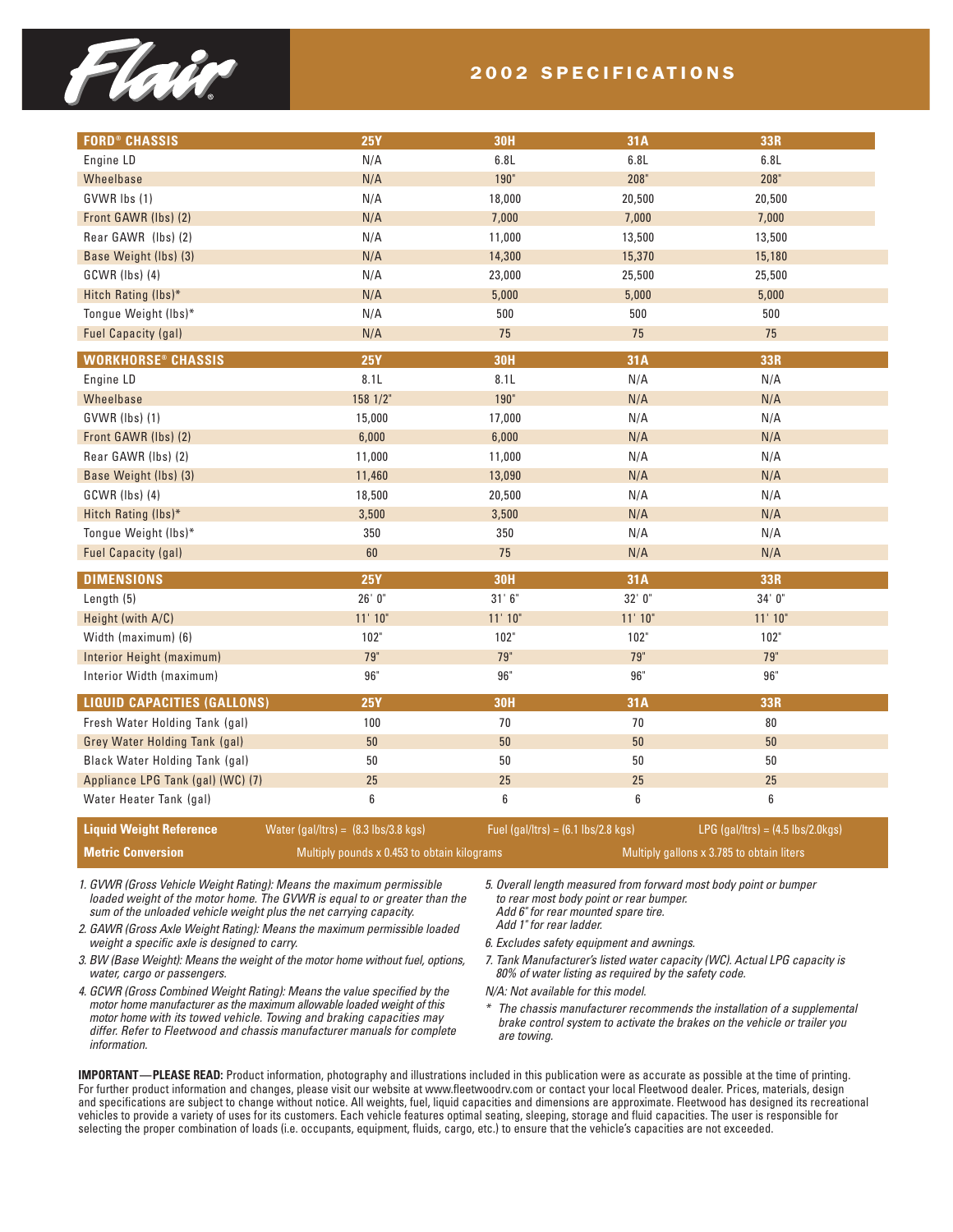#### STANDARD FEATURES

## FLEETWOOD, RV

#### APPLIANCES

- 20" Panasonic<sup>®</sup> TV in Overhead
- Smoke Detector/Alarm
- LPG Leak Detector/Alarm
- CO Detector/Alarm
- Furnace 35M BTU
- 6-Gallon Quick Recovery Water Heater with D.S.I.
- 16" 3-Burner, High-Output Range with Oven
- Light/Power Range Hood & Monitor Panel
- Folding Range Cover
- Single, Front Area, A/C with Solar Panel
- Water Heater Bypass
- Marine Toilet
- 1-cu. ft. Microwave with Electric Touch Pad
- 6-cu. ft. Dometic® Double-Door Refrigerator
- Single-Lever Galley Faucet
- Demand Water Pump with Filter
- Power Bath Vent
- TV Antenna
- Video Control Box
- Fire Extinguisher
- Rear Speakers in Bedroom
- Telephone Jack in Dash and Bedroom
- 12V Jack

#### BODY STRUCTURE

- Vacubond Upper/Lower Floor
- Vacubond Walls with Smooth Exterior Fiberglass
- Radiused Roof with Ducted A/C & Flat Interior
- Royal Tuff-Ply<sup>™</sup> Roof
- Steel Floor/Wall/Ceiling Framing

#### ELECTRICAL

- Patio Receptacle in Luggage Compartment
- 120V/12V AC/DC Converter Central Electrical Panel with Charger
- Water Pump Switch
- 4.0kW Onan<sup>®</sup> Generator
- 30-amp Service
- Dual 6V/Deep-Cycle 218 amp House Batteries
- VCR Ready
- Rear TV Receptacle

#### EXTERIOR

- Fiberglass Front Cap
- Swing-Down Engine Access Door

#### EXTERIOR (CONT.)

- Fiberglass Front Grille
- ABS Front/Rear Wheel Well Trim
- Entry Door with Deadbolt Latch
- Slider Windows Throughout
- Flair Logo Badging
- 4-Point Manual Hydraulic Levelers (On Slide-Out Models)
- Roof Ladder
- Exterior Assist Handle
- Exterior Rear View Mirrors
- 20' Sewer Hose
- TV Antenna
- Park Cable Receptacle
- Awning Rail/Drip Molding (Both Sides)
- Power Entry Step
- Exterior Shower
- Porch Light
- 3 Colorway Graphics to Match Decor

#### EXTERIOR AUTOMOTIVE

- Tinted Windshield
- Undercoating
- Stainless Steel Wheel Simulators
- Valve Extenders
- Steel Surface on Bulkhead
- Trailer Hitch with 7-Point Electrical Hook-up\*
- Halogen Headlights
- Under-Floor Spare Tire
- Dual Battery Charge Control
- Single-Motor Windshield Wipers with Wet Arm

#### EXTERIOR STORAGE

- Insulated Luggage Doors
- Single-Paddle/Metal Latches
- Continuous One-Piece Bulb Seals
- Gas Lift Strut Supports–One Per Door
- Steel Seal Frames
- Carpeted Luggage Compartments
- Lighted Luggage Compartments

#### INTERIOR

- 3 Interior Decors
- Skylight in Tub/Shower
- Wall-to-Wall Carpet with Pad–Living & Bedroom
- Vinyl Floor Covering–Galley & Bath
- Wood Drawers
- Roller-Guide Drawer Slides with Transit Ship Locks

*\*The chassis manufacturer recommends the installation of a supplemental brake control system to activate the brakes on the vehicle or trailer you are towing.*

#### INTERIOR (CONT.)

- Brass-Finished Cabinet Hardware
- Seat Belts at Designated Seating Positions
- Shades-Day/Night in Living, Night in Bedroom
- Bedspread
- Restonic<sup>®</sup> Innerspring Mattress
- Slide-Out Dinette Bins with Locks
- Cabinet Doors & Drawers
- Window Covering
- Bright Brass Bath Accessories

■ Adjustable Cabinet Shelves (Selected Cabinets) ■ Sink Cutting Board

- Entry Rail (Oak & Brass)
- Raised Panel, Overhead Cabinet Doors

■ Large, Double Stainless Steel Sink INTERIOR AUTOMOTIVE ■ Intermittent Wiper Control ■ Double-Swivel Sun Visors with Map Pockets

■ Engine Cover Convenience Tray

■ Radio with Cassette AM/FM/MX

■ Driver/Passenger Side Magazine Rack ■ Driver/Passenger Captain's Chairs with Reclining Back/Slide Controls

PLATFORM CONSTRUCTION ■ Basement Floor Configuration ■ Heated Water & Holding Tank

■ Carpeted, Galvanized Luggage

■ Cruise Control

Electronic Tuning ■ Tilt Steering Wheel ■ Auxiliary Start Circuit ■ Battery Disconnect System ■ Auto A/C Heater Combo ■ Battery-Powered Radio Switch–Main/Auxiliary

■ 3-Point Seat Belts on Driver/Passenger Seats INTERIOR LIGHTING

■ Decor Lighting ■ Incandescent Lighting ■ Make-Up Lights in Bath

Compartments

Compartments ■ Steel Truss System ■ Power Platform II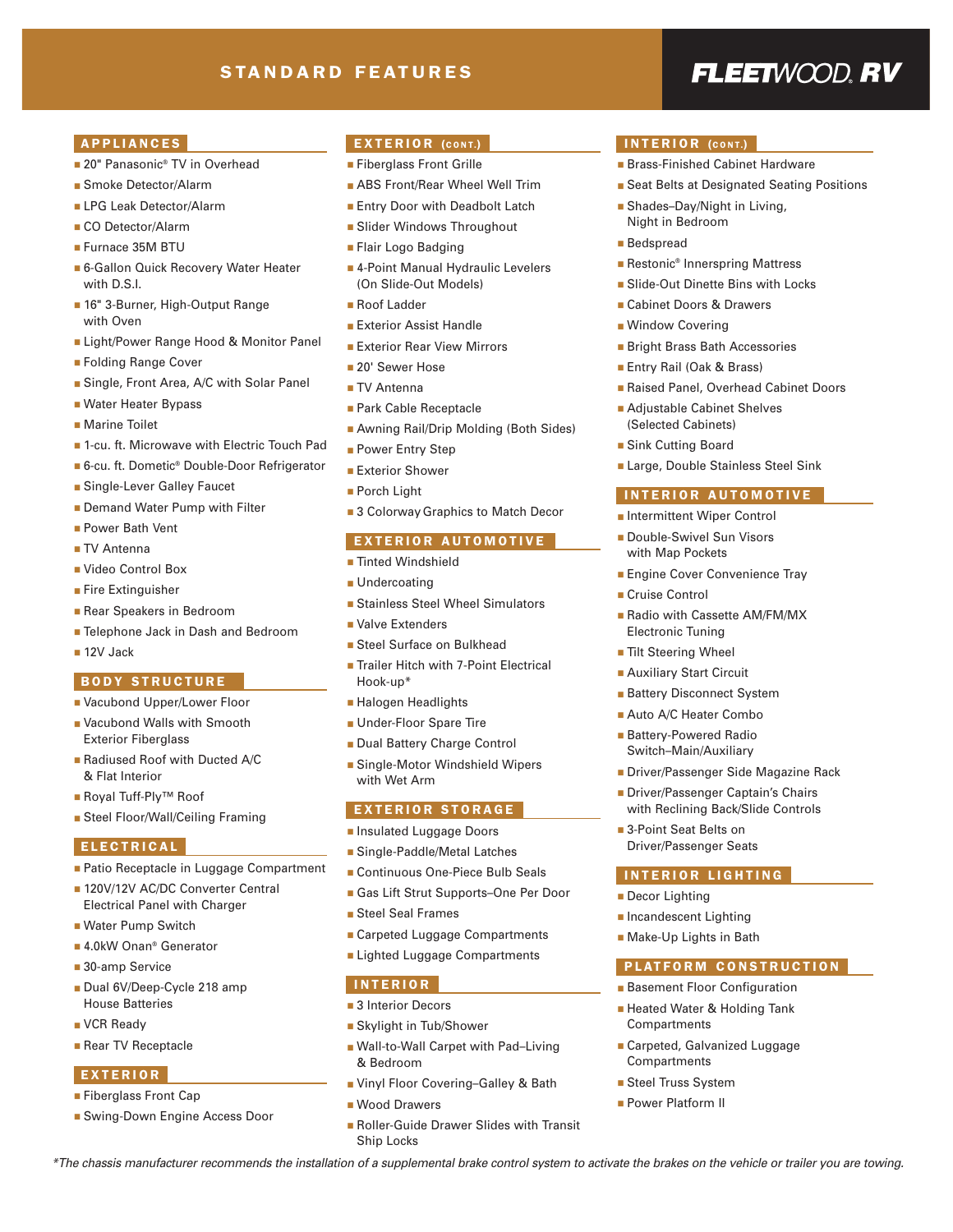





- 
- Split Bathroom ■ Dinette
- Sofa Bed
- Swivel Chair





- Bedroom Slide-Out with Island Queen Bed ■ Bedroom Feature
	- Cabinets with Dresser and Integrated Vanity
- Spacious Pantry ■ Private Toilet
- Galley/Dinette Slide-Out
- Sofa Bed

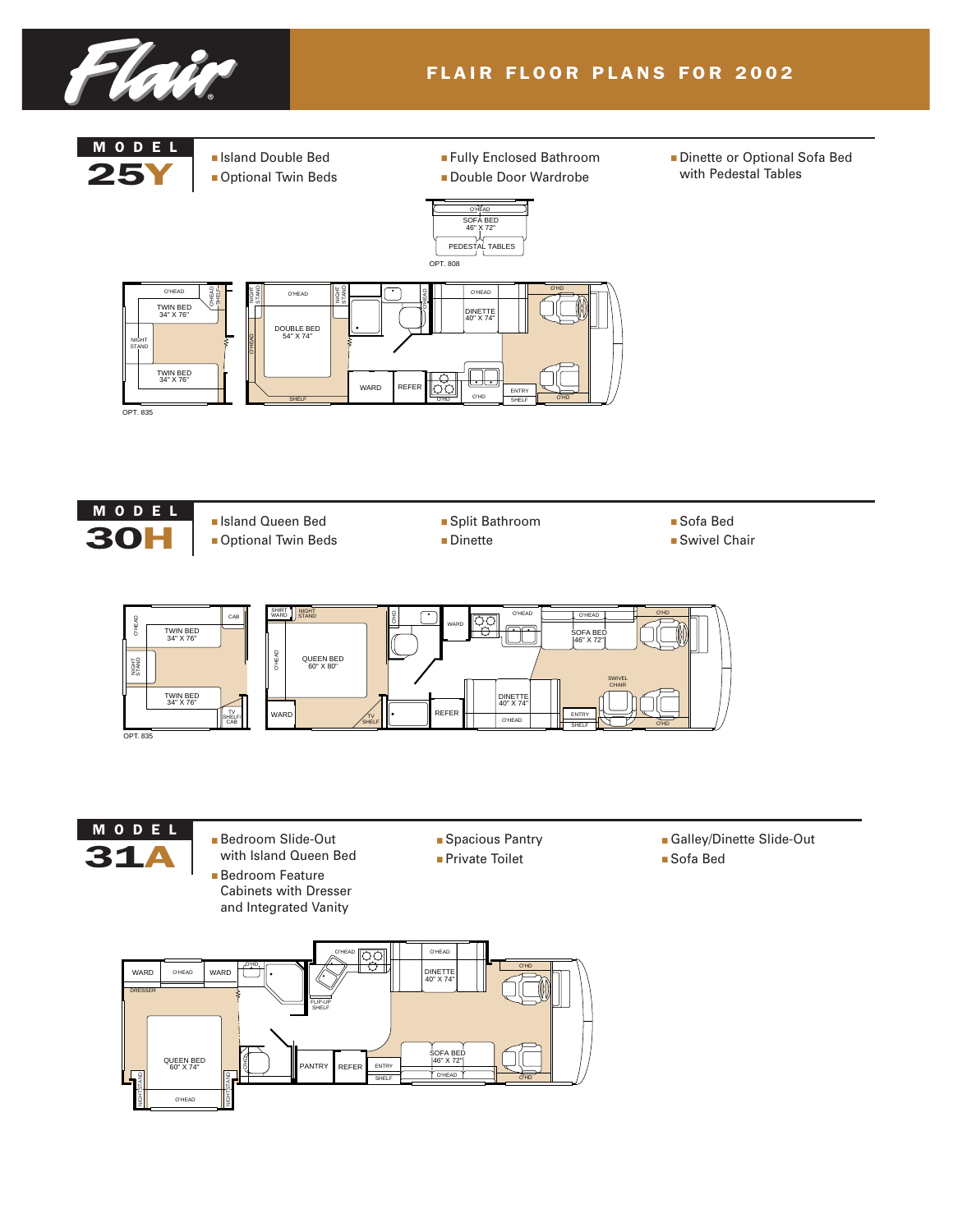



- Bedroom/Wardrobe<br>33R Double-Length Slide Double-Length Slide-Out with Mirrored Doors and Large Drawers
- Fully Enclosed Bathroom with Tub/Shower
- Bedroom Feature Cabinets with Integrated Vanity
- Living Room Slide-Out with Sofa Bed and Dinette
- Swivel Chair with Table



#### 2002 OPTIONS

| <b>APPLIANCES</b>                                                    | <b>25Y</b> | <b>30H</b> | 31A        | 33R        |
|----------------------------------------------------------------------|------------|------------|------------|------------|
| Fan-Tastic <sup>®</sup> Power Roof Vent                              |            | 0PT        | 0PT        | 0PT        |
| 8-cu. ft. Dometic® Double-Door Refrigerator-AC/Gas                   | 0PT        | 0PT        | 0PT        | 0PT        |
| <b>Compact Disc Player</b>                                           | 0PT        | 0PT        | 0PT        | 0PT        |
| Panasonic <sup>®</sup> VCR/VHS                                       | <b>OPT</b> | <b>OPT</b> | 0PT        | <b>OPT</b> |
| Winegard® Satellite Dish                                             | 0PT        | 0PT        | 0PT        | 0PT        |
| <b>ELECTRICAL</b>                                                    | <b>25Y</b> | <b>30H</b> | 31A        | 33R        |
| CSA 4.0kW Generator-Onan <sup>®</sup> Microlite                      | 0PT        | 0PT        | 0PT        | 0PT        |
| CSA Electronic Climate Control w/Dual A/C w/5.5kW Generator Upgrade* | N/A        | 0PT        | 0PT        | 0PT        |
| Electronic Climate Control w/Dual A/C w/5.5kW Generator Upgrade*     | N/A        | 0PT        | 0PT        | 0PT        |
| CSA Package-Ford®                                                    | N/A        | 0PT        | 0PT        | 0PT        |
| CSA Package-Workhorse <sup>®</sup>                                   | 0PT        | 0PT        | N/A        | N/A        |
| <b>EXTERIOR</b>                                                      | <b>25Y</b> | <b>30H</b> | 31A        | 33R        |
| Awning - USA                                                         | 0PT        | 0PT        | 0PT        | 0PT        |
| 4-pt. Manual Hydraulic Levelers-Workhorse®                           | <b>OPT</b> | <b>OPT</b> | N/A        | N/A        |
| 4-pt. Manual Hydraulic Levelers-Ford®                                | N/A        | 0PT        | <b>STD</b> | <b>STD</b> |
| <b>Heated Remote Rear View Mirrors</b>                               | 0PT        | 0PT        | 0PT        | 0PT        |
| <b>Rear Vision Camera</b>                                            | 0PT        | 0PT        | 0PT        | 0PT        |
| <b>EXTERIOR AUTOMOTIVE</b>                                           | <b>25Y</b> | <b>30H</b> | 31A        | 33R        |
| Workhorse® Chassis 8.1L Engine                                       | 0PT        | 0PT        | N/A        | N/A        |
| Ford <sup>®</sup> Chassis 6.8L Engine                                | N/A        | 0PT        | 0PT        | 0PT        |
| <b>Rear Vision Camera</b>                                            | 0PT        | 0PT        | 0PT        | 0PT        |
| <b>INTERIOR</b>                                                      | <b>25Y</b> | <b>30H</b> | 31A        | 33R        |
| <b>Shower Curtain</b>                                                | <b>STD</b> | N/A        | N/A        | N/A        |
| <b>Folding Shower Door</b>                                           | N/A        | <b>STD</b> | N/A        | N/A        |
| Shower Door with Bright Brass Frame                                  | N/A        | N/A        | <b>STD</b> | N/A        |
| ABS Molded Shower Pan with Folding Door                              | N/A        | <b>STD</b> | N/A        | <b>STD</b> |
| ABS Molded Shower Pan with Door                                      | N/A        | N/A        | STD        | N/A        |
| ABS Molded Tub with Shower Curtain                                   | N/A        | N/A        | N/A        | N/A        |
| Solid Divider Doors                                                  | N/A        | STD        | N/A        | <b>STD</b> |
| <b>SLIDE-OUT</b>                                                     | <b>25Y</b> | <b>30H</b> | 31A        | 33R        |
| Living Room-Dinette/Sofa                                             | N/A        | N/A        | N/A        | STD        |
| Galley-Galley/Dinette                                                | N/A        | N/A        | <b>STD</b> | N/A        |
| Bedroom-Bed                                                          | N/A        | N/A        | <b>STD</b> | N/A        |
| Bedroom-Bed/Wardrobe                                                 | N/A        | N/A        | N/A        | <b>STD</b> |

\*Recommended for extreme temperatures and high humidity conditions.